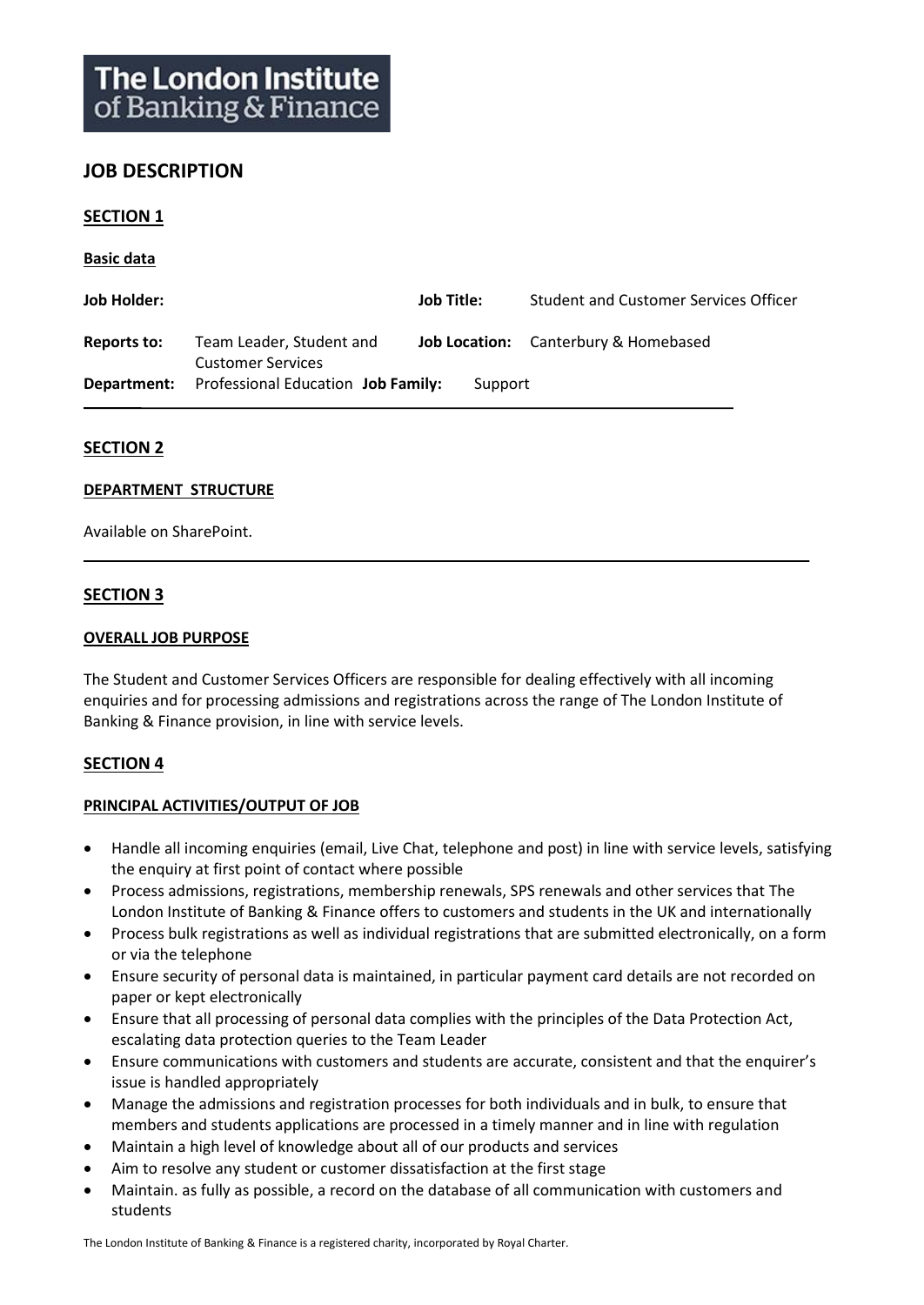- Work collaboratively with other team members within the Admissions and Operations department, offering support and help when required
- Maintain a clear understanding of the roles of the other teams within the Admissions and Operations department, enabling the effective transfer of enquiries as appropriate
- Identify and support the implementation of improvements to services
- Share knowledge and good practice with other members of the Admissions and Operations department at all levels
- Undertake such other activities that may be reasonably requested
- Demonstrate flexibility towards working hours to meet customer needs.

## **CONTACTS AND INFLUENCE EXERCISED**

The nature of this role has the potential to influence the reputation of this organisation as it is usually the first point of contact. This role has a range of contacts at many levels within the organisation and with existing, new and potential students and customers.

## **DECISIONS**

Indicate the level which best describes the job holder's involvement in the decision making process:

| Follows written and verbal instructions and established guidelines                 |  |
|------------------------------------------------------------------------------------|--|
| Interprets policies & procedures                                                   |  |
| Participates in the establishment of guidelines & procedures                       |  |
| Acts as final authority to implement policy, guidelines and procedures that affect |  |
| strategic goals                                                                    |  |
| Acts as final authority to approve policy, guidelines and procedures that affect   |  |
| strategic goals                                                                    |  |

Indicate the statement which best describes the impact of the job holder's decisions:

| Restricted to employee's own work                                             |  |
|-------------------------------------------------------------------------------|--|
| Has impact on department/directorate* objectives                              |  |
| Has impact on The London Institute of Banking & Finance / ProShare objectives |  |